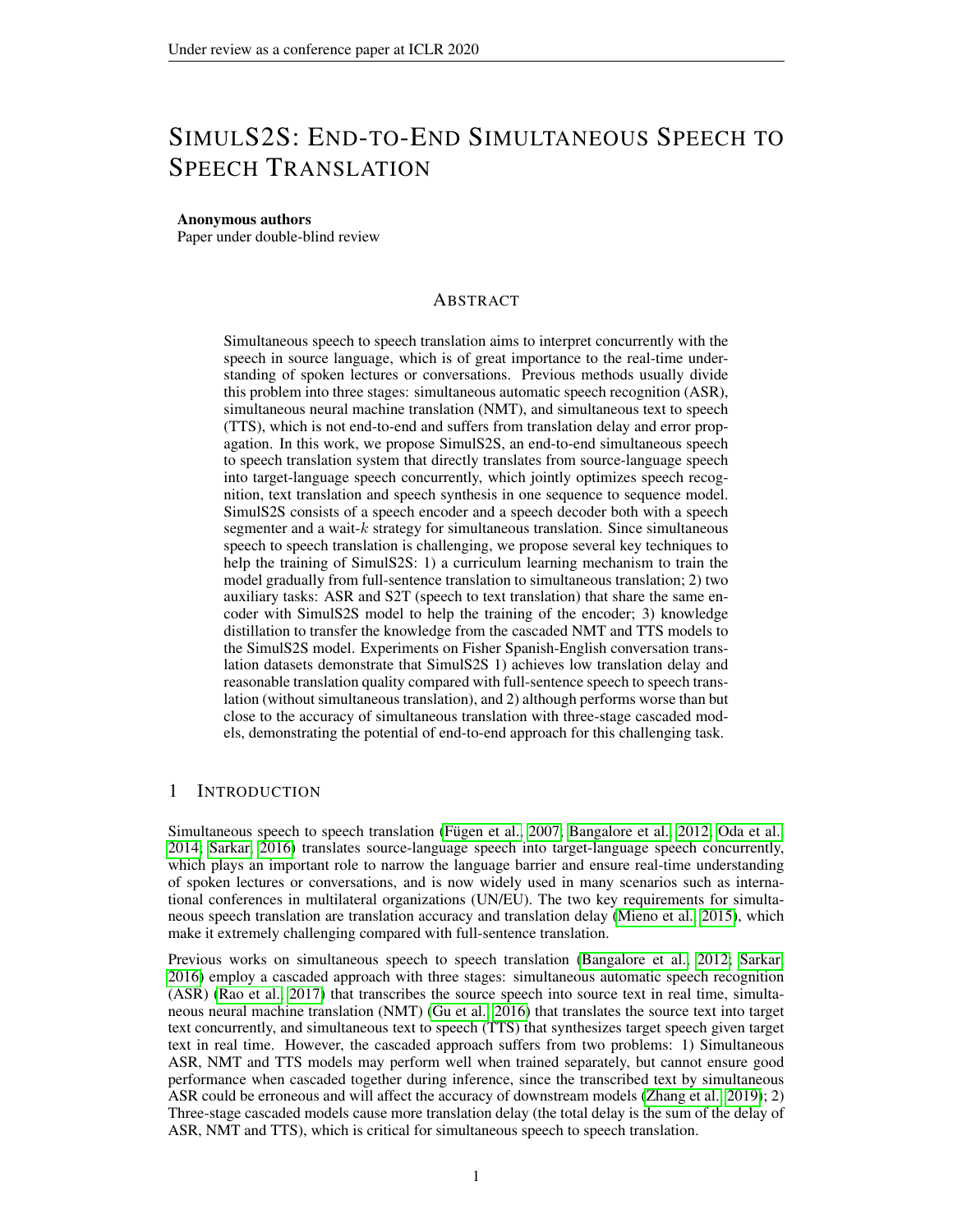Inspired by the recently proposed end-to-end full-sentence speech to speech translation [\(Jia et al.,](#page-8-3) [2019\)](#page-8-3), in this paper, we propose end-to-end simultaneous speech to speech translation called SimulS2S, which directly translates speech from source language into target language concurrently. SimulS2S adopts an encoder-decoder framework, which leverages the wait-k strategy [\(Ma et al.,](#page-9-4) [2018\)](#page-9-4) to schedule the listen (hear more source speech) and interpret (translate into target speech) decisions on the source and target speech respectively. Considering that the wait-k strategy requires both source and target speech sequence to be discrete segments, we further design a speech segmenter for speech segmentation. As a proof of concept, SimulS2S is supposed to alleviate the error propagation problem and reduce the delay of simultaneous translation, compared with the cascaded pipeline that trains simultaneous ASR, NMT and TTS models separately.

However, training an end-to-end simultaneous speech translation system is challenging, considering that simultaneous ASR, NMT and TTS are challenging tasks by themselves. Therefore, we introduce several techniques to assist the training of SimulS2S: 1) We utilize a curriculum learning mechanism to train the model gradually from full-sentence translation to simultaneous translation, with decreasing  $k$  in the wait- $k$  strategy. 2) We introduce two auxiliary tasks including simultaneous ASR, S2T (speech to text translation) which share the same encoder with SimulS2S model to help the training of the encoder; 3) We leverage knowledge distillation to transfer the knowledge from the cascaded NMT and TTS models to SimulS2S model.

Experiments on Fisher Spanish-English conversation translation datasets demonstrate that SimulS2S: 1) achieves low translation delay and reasonable translation quality compared with fullsentence end-to-end speech to speech translation (without simultaneous translation), and 2) slightly underperforms the simultaneous translation with three-stage models in terms of both translation accuracy and delay. Considering the difficulty of the end-to-end simultaneous translation itself, there is big potential for future research.

The contributions of this work are summarized as follows:

- To the best of our knowledge, we are the first to propose an end-to-end simultaneous speech to speech translation system, and design a way to train it efficiently.
- We devise a curriculum learning mechanism to train the model gradually from full-sentence translation to simultaneous translation, by adjusting different  $k$  in wait- $k$  strategy.
- We introduce two auxiliary tasks including simultaneous ASR and S2T, as well as a novel knowledge distillation from cascaded NMT and TTS models to help the training of SimulS2S model.
- Experiments on Fisher Spanish-English translation datasets demonstrate the effectiveness of SimulS2S as a proof of concept.

# 2 SIMULS2S

In this section, we first describe the design of the proposed SimulS2S framework, and then introduce the key model of SimulS2S. We further introduce the curriculum learning mechanism and describe the auxiliary tasks and knowledge distillation to help the training of SimulS2S model.

The overview of SimulS2S framework is shown in Figure [1.](#page-2-0) The main task of SimulS2S leverages a source speech encoder and a target speech decoder both with a speech segmenter and a wait- $k$ strategy, which are not shown in the figure and will be described in next subsection. The auxiliary simultaneous ASR and S2T task share the same encoder with SimulS2S model. The distillation task leverages a cascaded NMT and TTS (both are not simultaneous) as the teacher model, which is used to transfer the knowledge to SimulS2S model.

In the following, we describe the key model of SimulS2S in Section [2.1,](#page-1-0) and the curriculum learning mechanism in Section [2.2,](#page-3-0) and the auxiliary tasks and distillation task in Section [2.3.](#page-3-1)

#### <span id="page-1-0"></span>2.1 THE MODEL OF SIMULS2S

In this section, we introduce the key model of SimulS2S, including the problem formulation for simultaneous speech translation, the speech segmenter and the details of the model structure.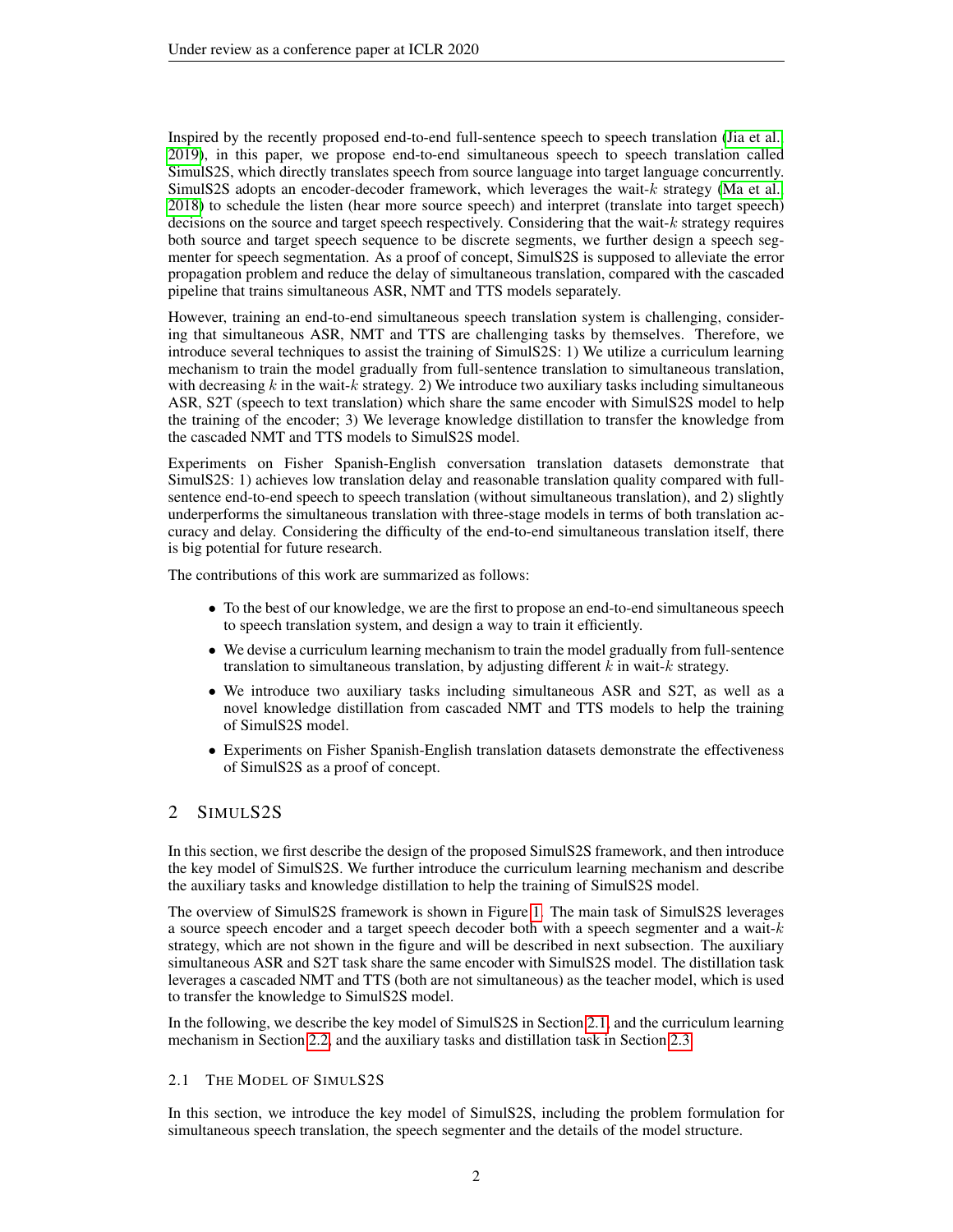<span id="page-2-0"></span>

Figure 1: Overview of the SimulS2S framework. "Simul" and "Non-Simul" in the figure represent simultaneous translation and full-sentence translation respectively. The curriculum learning mechanism is not shown in the figure.

**Problem Formulation** Given a set of speech translation pairs  $D = \{(x, y) \in (\mathcal{X} \times \mathcal{Y})\}$ , the full-sentence translation model learns the parameter  $\theta$  by minimizing the MSE loss  $\mathcal{L}^{\text{full}}$  =  $\sum_{(x,y)\in D} (y - f(x;\theta))^2$ , where  $f(\cdot;\cdot)$  represents the prediction of mel-spectrogram if using melspectrogram as the acoustic feature. The loss  $\mathcal{L}^{\text{full}}$  is usually calculated based on the autoregressive manner:

$$
\mathcal{L}^{\text{full}} = \sum_{(x,y)\in D} \sum_{t=1}^{T_y} (y_t - f(y_{< t}, x; \theta))^2,
$$
\n(1)

where  $y_{\leq t}$  represents the frame of mel-spectrogram preceding position t and  $T_y$  is the number of frames in target speech  $y$ . In the full-sentence translation, the whole source speech sentence  $x$  can be seen for prediction. For simultaneous translation, we adapt the wait- $k$  strategy [\(Ma et al., 2018\)](#page-9-4) that is originally designed for simultaneous text to text translation into speech to speech translation. The loss function  $\mathcal{L}^{\text{simul}}$  is

<span id="page-2-1"></span>
$$
\mathcal{L}^{\text{simul}} = \sum_{(x,y)\in D} \sum_{t=1}^{T_y} (y_t - f(y_{< t}, x_{< \delta(t,k)}; \theta))^2,
$$
\n(2)

where k corresponds to the wait-k strategy,  $x_{< \delta(t,k)}$  represents the source speech preceding position  $\delta(t, k)$ . We describe how to design  $\delta(t, k)$  in speech sequence. Instead of modeling the granularity of  $k$  in the frame level that does not contain enough semantic meaning, we model it in the segment level where a segment of speech represents a word or phrase, which is more suitable for translation. Denote  $s(t)$  as the index of the speech segment which the t-th frame belongs to. In this way,  $\delta(t, k)$ represents the start position of the  $(s(t) + k)$ -th source segment.

According to the formualtion in Equation [2,](#page-2-1) the model will wait for the first  $k$  source speech segments and then start to translate a target segment. After that, once receiving a new source segment, the decoder generates a new target segment until there is no more source segment, and then the translation degrades to the full-sentence translation.

Speech Segmenter However, Equation [2](#page-2-1) assumes both the source and target speech sequence can be split into discrete segments, which is a non-trivial problem for speech sequence. In this paper, we propose a simple yet efficient method to split the speech mel-spectrogram into segments, where each segment is regarded as discrete tokens and represents a word or short phrase. Our method consists of the following steps: 1) We first extract the F0 and voice intensity from the audio sequence using Parselmouth [\(Jadoul et al., 2018\)](#page-8-4). 2) We label a frame as unvoiced if its corresponding F0 can not be extracted and the voice intensity is below a threshold. 3) If the number of successive unvoiced frames exceeds a certain threshold, the unvoiced frames are used to split the audio into segments.

Model Structure The encoder of SimulS2S model follows the basic structure of Transformer based text to speech model [\(Li et al., 2019;](#page-9-5) [Ren et al., 2019\)](#page-9-6) but differs from the following modules: 1) In order to support the speech input in the encoder side, we use a pre-net which consists of multiple convolutional layers to extract features from mel-spectrograms; 2) We use a self-attention mechanism in the encoder with wait- $k$  strategy; 3) Similarly, we use a decoder-to-encoder attention mechanism in the decoder with wait-k strategy. The attention masks of the two attention mechanism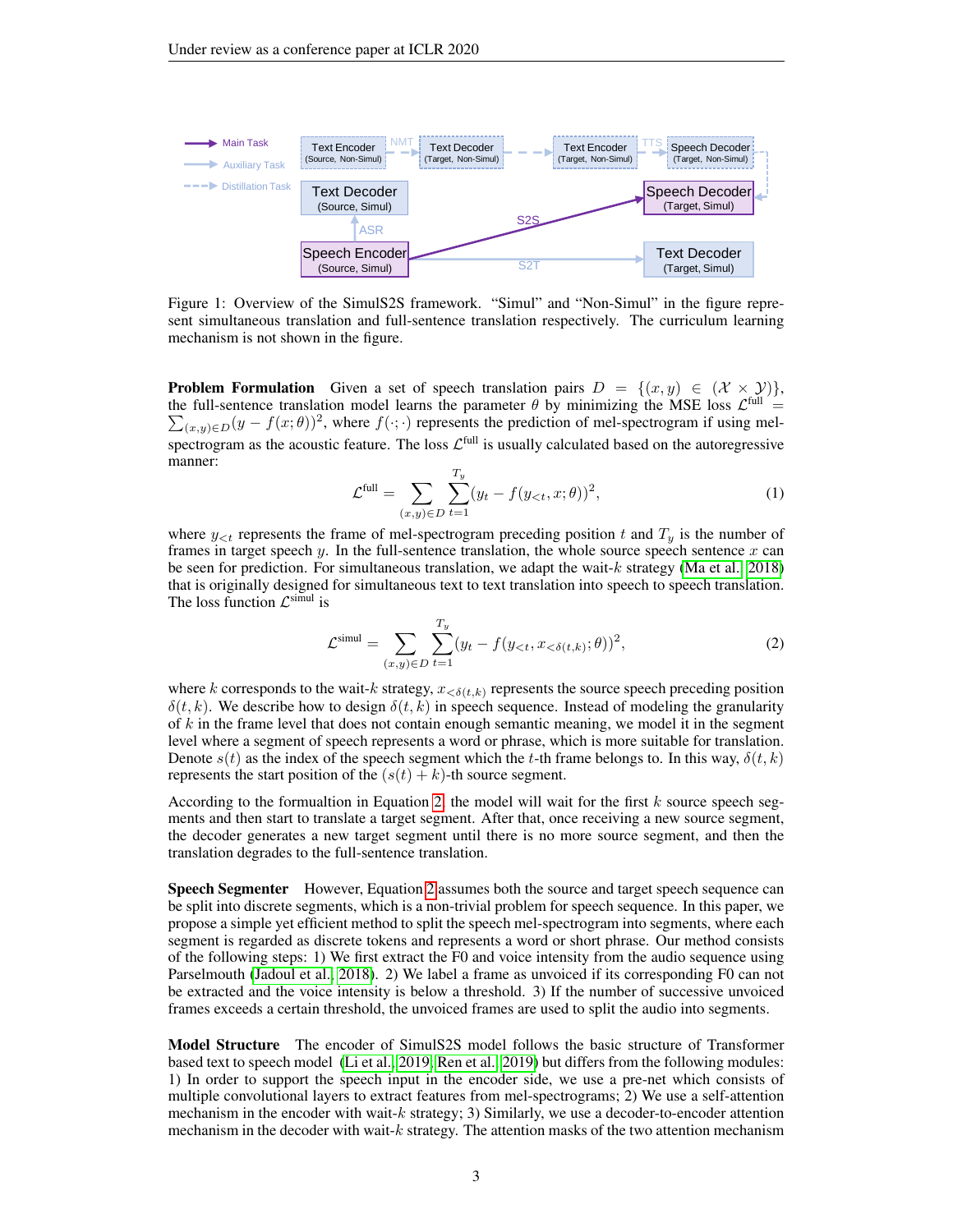with wait- $k$  strategy are designed according to Equation [2,](#page-2-1) which ensures that the source frames can only attend to the frames available at that time in the self-attention of the encoder, while the target frames can only attend to the source frames following the wait-k strategy.

#### <span id="page-3-0"></span>2.2 CURRICULUM LEARNING FOR SIMULS2S

In speech to speech translation, simultaneous translation is harder than full-sentence translation, while simultaneous translation with smaller  $k$  in the wait- $k$  strategy is further harder than that with bigger k. Therefore, we design a curriculum learning mechanism [\(Bengio et al., 2009\)](#page-8-5) by decreasing k in wait-k strategy (full-sentence translation can be regarded as  $k = +\infty$ ), which gradually increases the difficulty of the training task.

<span id="page-3-2"></span>Formally, the curriculum learning mechanism optimizes the simultaneous translation loss  $\mathcal{L}^{\text{simul}}$ (defined in Equation [2\)](#page-2-1) by gradually switching k from  $+\infty$  to a desired K. We design several curriculum mechanisms to switch  $k$ , as shown in Figure [2.](#page-3-2) We put the detail descriptions of these mechanisms in Appendix.



Figure 2: Different curriculum mechanisms to switch k from  $K_{\text{max}}$  to a desired K (e.g., 3). Ideally  $K_{\text{max}}$  should be + $\infty$ . We just consider  $K_{\text{max}} = 30$  in this work, which can cover the length of most speech sequence in terms of segments.

### <span id="page-3-1"></span>2.3 AUXILIARY TASKS AND KNOWLEDGE DISTILLATION

Considering the difficulty of simultaneous speech to speech translation, in this section, we propose several techniques to boost the accuracy of SimulS2S, including auxiliary simultaneous ASR and S2T tasks, data-level knowledge distillation from cascaded NMT and TTS models.

Auxiliary Simultaneous ASR and TTS Multitask training is critical to improve the model performance of the speech to speech translation model [\(Jia et al., 2019\)](#page-8-3). We add the auxiliary ASR and S2T tasks which leverage a simialr wait- $k$  strategy and share the same encoder with the SimulS2S model, as shown in Figure [1.](#page-2-0) The decoders for both ASR and S2T follows the decoder in [Vaswani](#page-10-1) [et al.](#page-10-1) [\(2017b\)](#page-10-1). ASR and S2T can help the shared speech encoder to extract more meaningful representations that is closer to the representation of source text, which will help speech to speech translation.

Knowledge Distillation from Cascaded NMT and TTS Model To further boost the accuracy of SimulS2S, we leverage data-level knowledge distillation to transfer the knowledge from a TTS model cascaded on an NMT model to the SimulS2S model, where both the NMT and TTS models are full-sentence but not simultaneous, as shown in Figure [1.](#page-2-0) Following [Kim & Rush](#page-8-6) [\(2016\)](#page-8-6); [Tan](#page-10-2) [et al.](#page-10-2) [\(2019\)](#page-10-2), we use NMT teacher model to generate target text given source text that is paired with source speech, and further uses TTS model to synthesize targeted speech given translated target text, and then pair the synthesized target speech with source speech to train the SimulS2S model.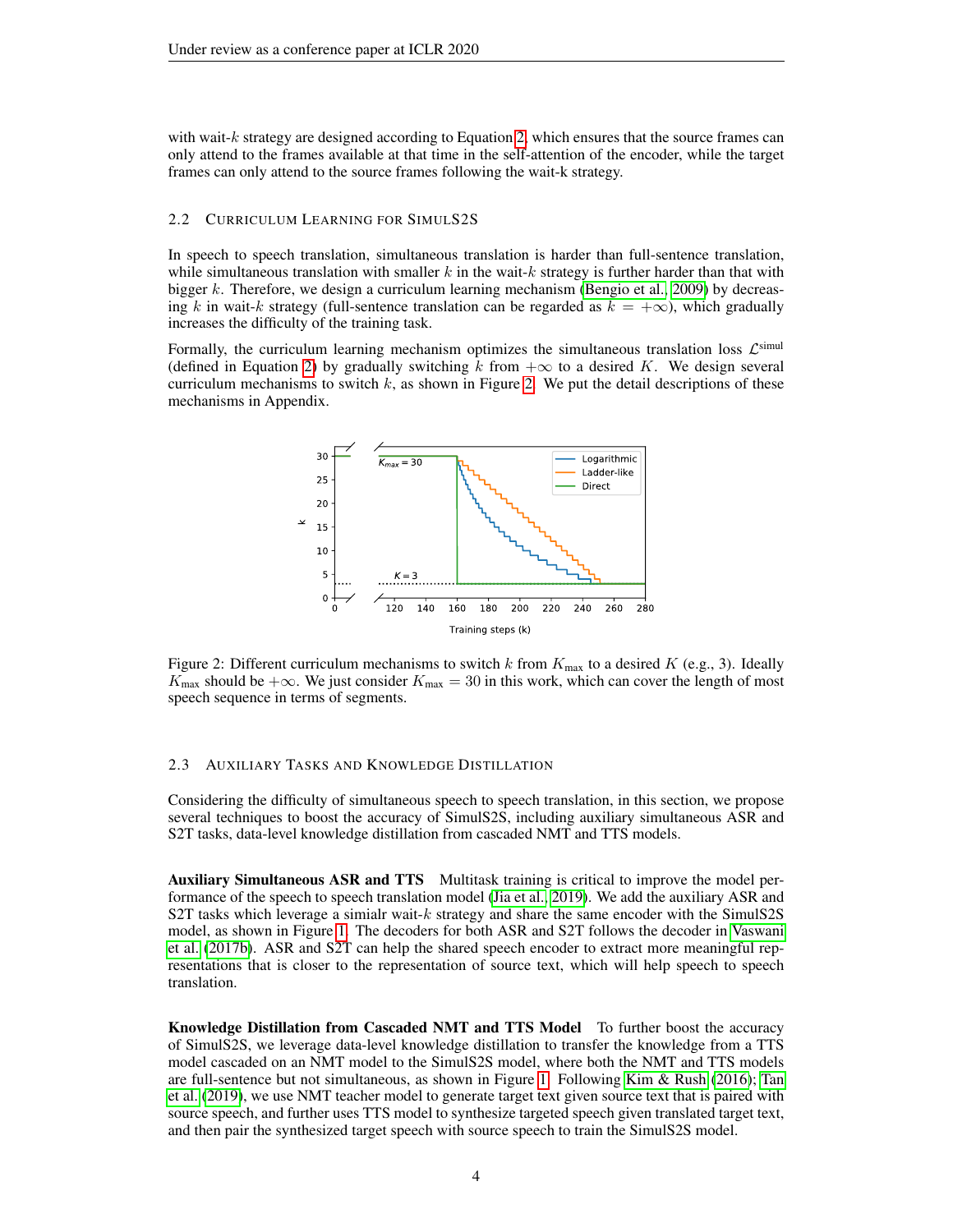### <span id="page-4-0"></span>2.4 THE METRIC FOR SIMULS2S

In this section, we describe the metrics to measure the translation delay and accuracy for simultaneous speech to speech translation.

Translation Delay Translation delay is an important metric for simultaneous translation. We use average proportion (AP) [\(Cho & Esipova, 2016\)](#page-8-7) and average latency (AL) [\(Ma et al., 2018\)](#page-9-4) to measure the delay. AP measures the averaged absolute delay incurred by each target token and AL measures the degree that the user is out of sync with the speaker. For simultaneous speech to speech translation task, we extend the AP and AL metric that is originally calculated on word sequence to speech sequence. Our extended AP is defined as

$$
AP(x,y) = \frac{1}{|x||y|} \sum_{t=1}^{|y|} g(t),\tag{3}
$$

where x and y are the source and target speech, |x| and |y| are the total time duration (in frames) of source and target speech,  $g(t)$  is real-time delay (in frames) in terms of source speech when generating the  $t$ -th target speech frame. Our extended AL is defined as:

$$
AL(x,y) = \frac{1}{\tau(|x|)|y|} \sum_{t=1}^{\tau(|x|)} \max(g(t) - \frac{t-1}{r}, 0), \tag{4}
$$

where  $\tau(|x|)$  denotes the earliest timestep (in frames) where our model has consumed the entire source speech sequence:

$$
\tau(|x|) = \arg\min_t(g(t) = |x|),\tag{5}
$$

and  $r = |y|/|x|$  is the duration ratio between target and source speech sequence.

Translation Accuracy To evaluate the accuracy of simultaneous speech to speech translation, we use a pre-trained ASR model to transcribe the generated target speech into text, and calculate the BLEU score [\(Papineni et al., 2002b\)](#page-9-7) according to the ground-truth reference text translation following [Jia et al.](#page-8-3) [\(2019\)](#page-8-3). Due to potential recognition errors by ASR, this can be thought of as a lower bound of the underlying translation quality.

### 3 EXPERIMENTS AND RESULTS

We first describe experimental settings, and then report the experiment results, and conduct some analyses on SimulS2S.

#### 3.1 EXPERIMENTAL SETTINGS

Datasets We conduct experiments on the Fisher Spanish-English corpus, which consists of Spanish telephone conversations and the corresponding English translations [\(Post et al., 2013\)](#page-9-8). Fisher Spanish-English corpus contains 130k audio clips in source language and the corresponding transcripts in source and target language. We synthesize target speech from the target transcript using an English TTS system with a single (female) speaker. We use the official splits for train/dev/test set. For the speech data, we convert the raw waveform into mel-spectrograms following [Shen et al.](#page-10-3) [\(2018\)](#page-10-3) with 50 ms frame size and 12.5 ms frame hop. For the text data, we convert the transcriptions into characters.

Model Configuration We use Transformer [\(Vaswani et al., 2017b\)](#page-10-1) as the basic SimulS2S model structure. We set the model hidden size, feed-forward hidden size, number of encoder and decoderlayers to 512, 2048, 6 and 6 respectively. Different from the 2-layer dense network in Transformer, we use a 2-layer 1D convolutional network [\(Gehring et al., 2017\)](#page-8-8) with ReLU activation and left padding in the speech side [\(Ren et al., 2019\)](#page-9-6). The motivation is that the adjacent hidden states are more closely related in the character and mel-spectrogram sequence in speech tasks. The filter size and kernel size of 1D convolution are 2048 and 9. The pre-net is a 3-layer left-padding convolutional network for both the encoder and decoder, and the output dimension equals to the hidden size of the encoder. In the speech segmenter, the thresholds of voice intensity and the number of successive unvoiced frames are 15db and 12.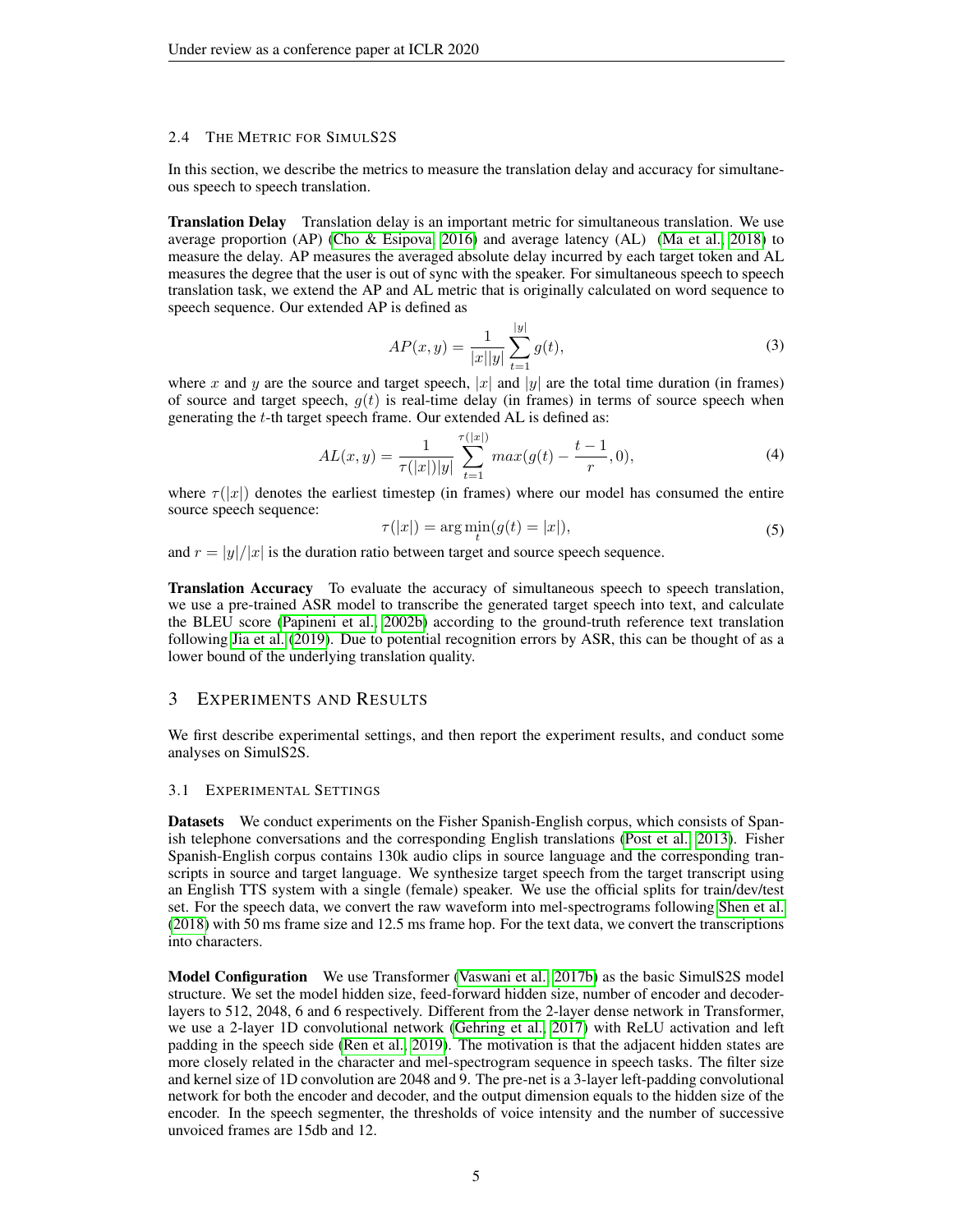Training and Inference We train the models with 4 NVIDIA Tesla V100 GPUs, each with batch size of roughly 8 sentences. We follow the default parameters of Adam optimizer (Kingma  $\&$  Ba, [2014\)](#page-8-9) and learning rate schedule in [Vaswani et al.](#page-10-4) [\(2017a\)](#page-10-4). We evaluate the translation quality by tokenized case sensitive BLEU [\(Papineni et al., 2002a\)](#page-9-9) with multi-bleu.pl<sup>[1](#page-5-0)</sup> after recognizing the translated speech in text using the Transformer based ASR model [\(Mohamed et al., 2019\)](#page-9-10), which is trained on the 960 hours LibriSpeech corpus and Fisher corpus. We will release the code in Github when the paper is open to the public.

#### 3.2 EXPERIMENT RESULTS

**Translation Accuracy** We first evaluate the accuracy of SimulS2S model with different  $k$  in wait $k$  strategy. Besides regular evaluation with the same k both in training and inference, we also report the results of the model trained with  $k$  and test with different  $k'$  to observe the accuracy changes. The results are shown in Table [1.](#page-5-1) It can be seen that compared with the full-sentence translation (both k and k' is  $\infty$ ), simultaneous translation does not drop much accuracy. We can also observe from this table that for a certain  $k'$  in inference, a smaller k in training usually results in better accuracy, mainly due to two reasons: 1) Training on more difficult task (small k) will make the model robust during inference; 2) Our curriculum mechanism ensures the model has already been trained on bigger  $k$ , which is consistent with bigger  $k$  during inference.

<span id="page-5-1"></span>

| Train<br><b>Test</b>                           | $k=1$                                     | $k=3$                                     | $k=5$                                    | $k=7$                                    | $k=9$                                    | $k=\infty$                               |
|------------------------------------------------|-------------------------------------------|-------------------------------------------|------------------------------------------|------------------------------------------|------------------------------------------|------------------------------------------|
| $k'=1$<br>$k'=3$<br>$k'=5$<br>$k'=7$<br>$k'=9$ | 17.33<br>25.05<br>27.46<br>27.58<br>26.86 | 12.04<br>25.13<br>27.59<br>29.19<br>28.62 | 9.09<br>23.70<br>27.52<br>28.09<br>28.01 | 6.82<br>21.60<br>26.26<br>26.73<br>28.79 | 6.11<br>18.85<br>24.66<br>26.11<br>27.88 | 4.68<br>19.33<br>23.83<br>23.60<br>24.69 |
| $k'=\infty$                                    | 24.56                                     | 25.04                                     | 25.17                                    | 24.85                                    | 25.30                                    | 30.31                                    |

Table 1: The BLEU scores of SimulS2S on the test set. The model is trained with wait- $k$  but test with another wait- $k'$ . The bold numbers are the best score in a row.

**Translation Delay** We plot the translation quality vs. translation delay of the wait- $k$  model and test-time wait- $k$  model in Figure [3a](#page-6-0) and [3b.](#page-6-0) The translation quality is measured by BLEU score while translation delay is measured by AP and AL, as denoted in Section [2.4.](#page-4-0) The wait-k model represents our SimulS2S with the same  $k$  both in training and inference, while the test-time wait $k$  model represents the model is trained with full-sentence translation but only test with wait- $k$ strategy, which can be regarded as a naive baseline for simultaneous translation. We can see that the translation accuracy increases as  $k$  increases, with the sacrifice of translation delay. The accuracy of wait- $k$  model is always better than the test-time wait- $k$ , which demonstrates the effectiveness of the wait- $k$  strategy during training.

Comparison with Cascaded Models We further compare SimulS2S with the three-stage method by cascading simultaneous ASR, NMT and TTS model together. We show the BLEU scores of the two methods under different  $k$  (both methods use the same  $k$  during training and inference) in Table [2.](#page-5-2) It can be seen that while SimulS2S performs slightly worse than cascaded method, the gap is close. Considering the difficulty of the end-to-end simultaneous translation itself, there is big potential for future research.

| Model                                                | $k=1$ | $k=3$             | $k=5$ |
|------------------------------------------------------|-------|-------------------|-------|
| Cascaded (ASR+NMT+TTS) 20.42 28.01 30.82<br>SimulS2S |       | 17.33 25.13 27.52 |       |

<span id="page-5-2"></span>Table 2: BLEU score comparison between three-stage cascaded method and SimulS2S.

<span id="page-5-0"></span><sup>1</sup> https://github.com/moses-smt/mosesdecoder/blob/master/scripts/generic/multi-bleu.perl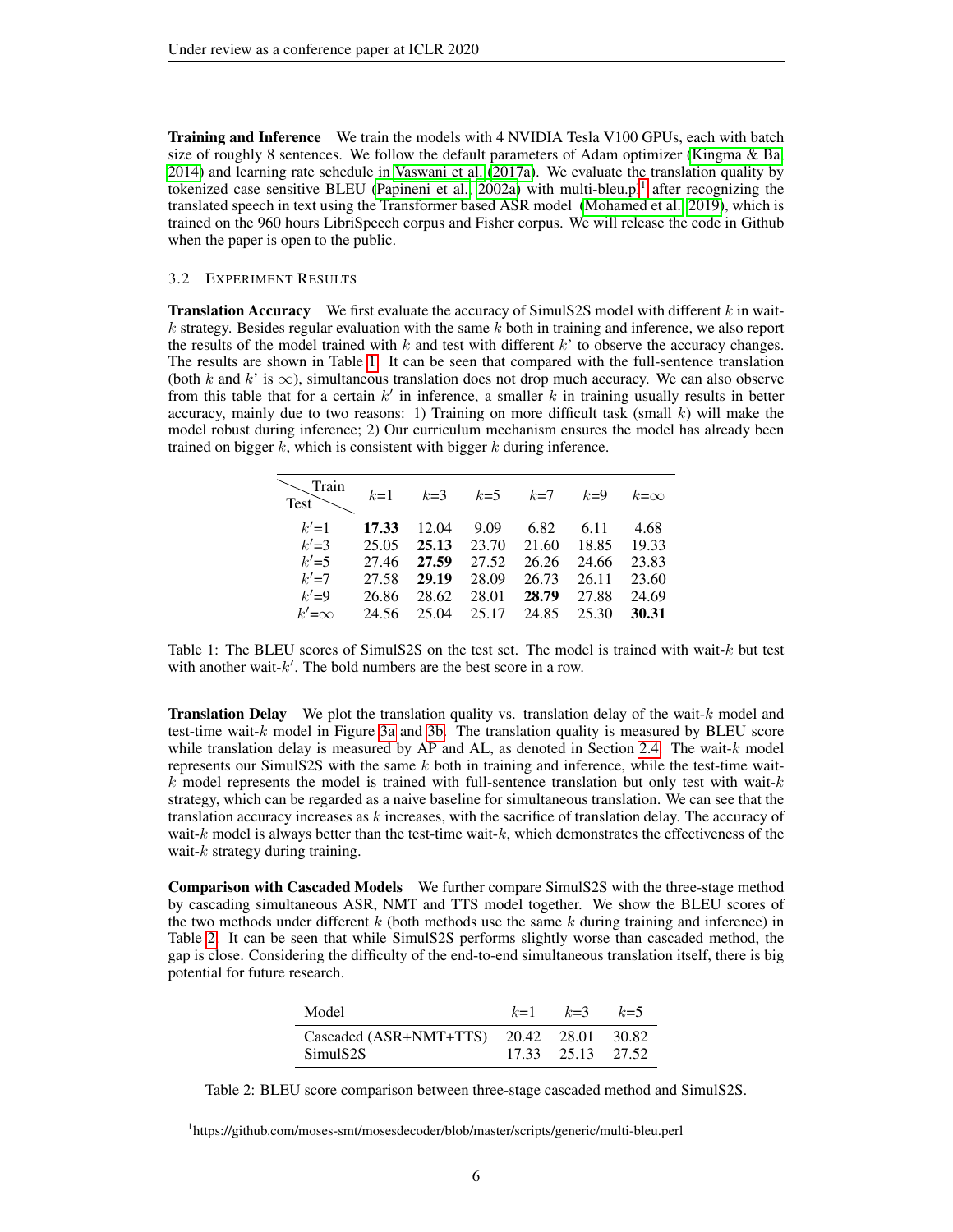<span id="page-6-0"></span>

(a) The translation quality against the latency in terms (b) The translation quality against the latency in of AP. terms of AL.

Figure 3: The translation quality against the latency metrics (AP and AL).

### 3.3 METHOD ANALYSES

<span id="page-6-1"></span>Curriculum Learning Strategy We conduct experiments to evaluate the effectiveness of different curriculum learning strategies under different  $k$  in wait- $k$  strategy. The results are shown in Table [3.](#page-6-1) It can be seen that the models with curriculum learning strategies (Direct, Ladder-like and Logarithmic) achieve better accuracy than that without curriculum learning, which demonstrates the effectiveness of our proposed curriculum learning mechanism. Among the different curriculum strategies, the logarithmic strategy performs the best in most cases. Therefore, we use Logarithmic as the default curriculum strategy in the experimental study of this work, unless otherwise stated.

| Model                                     | $k=1$ | $k=3$ | $k=5$             | $k=7$       | $k=9$ |
|-------------------------------------------|-------|-------|-------------------|-------------|-------|
| Without CL                                | 3.46  |       | 6.18 11.01        | 14.65       | 14.45 |
| Direct                                    | 15.24 | 23.89 |                   | 26.06 27.51 | 26.96 |
| Ladder-like                               | 15.60 |       | 23.25 26.46 27.40 |             | 27.12 |
| Logarithmic 17.33 25.13 27.52 26.73 27.88 |       |       |                   |             |       |

Table 3: Comparison of different curriculum learning strategies.

<span id="page-6-2"></span>Auxiliary Tasks We evaluate the effectiveness of the ASR and S2T auxiliary tasks. As shown in Table [4,](#page-6-2) starting from the naive simultaneous speech to text translation model without any auxiliary task (denoted as S2S), we add the auxiliary tasks of simultaneous ASR (Row 3) and S2T (Row 4). Without any auxiliary tasks, the naive S2S model cannot achieve reasonable accuracy, which demonstrates the difficulty of simultaneous speech to speech translation. The translation accuracy can be boosted by adding ASR auxiliary task, and the gains become larger if further adding S2T at the same time.

| Model            | $k=1$ | $k=5$ | $k=9$ |
|------------------|-------|-------|-------|
| S <sub>2</sub> S | 0.06  | 0.08  | 0.09  |
| $+ASR$           | 3.87  | 11.23 | 12.21 |
| $+ASR + S2T$     | 17.33 | 27.52 | 27.88 |

Table 4: Ablation study on auxiliary tasks.

Speech Segmentation We evaluate the precision of our segmentation method using average absolute error (ASE) [\(Mesaros & Virtanen, 2008\)](#page-9-11) on the test set, which measures the alignment errors between the segmentation of our method and the ground-truth in terms of time (ms). We use forced alignment tool<sup>[2](#page-6-3)</sup> to obtain the ground-truth word boundaries on the test set. The predicted word

<span id="page-6-3"></span><sup>2</sup> https://github.com/lowerquality/gentle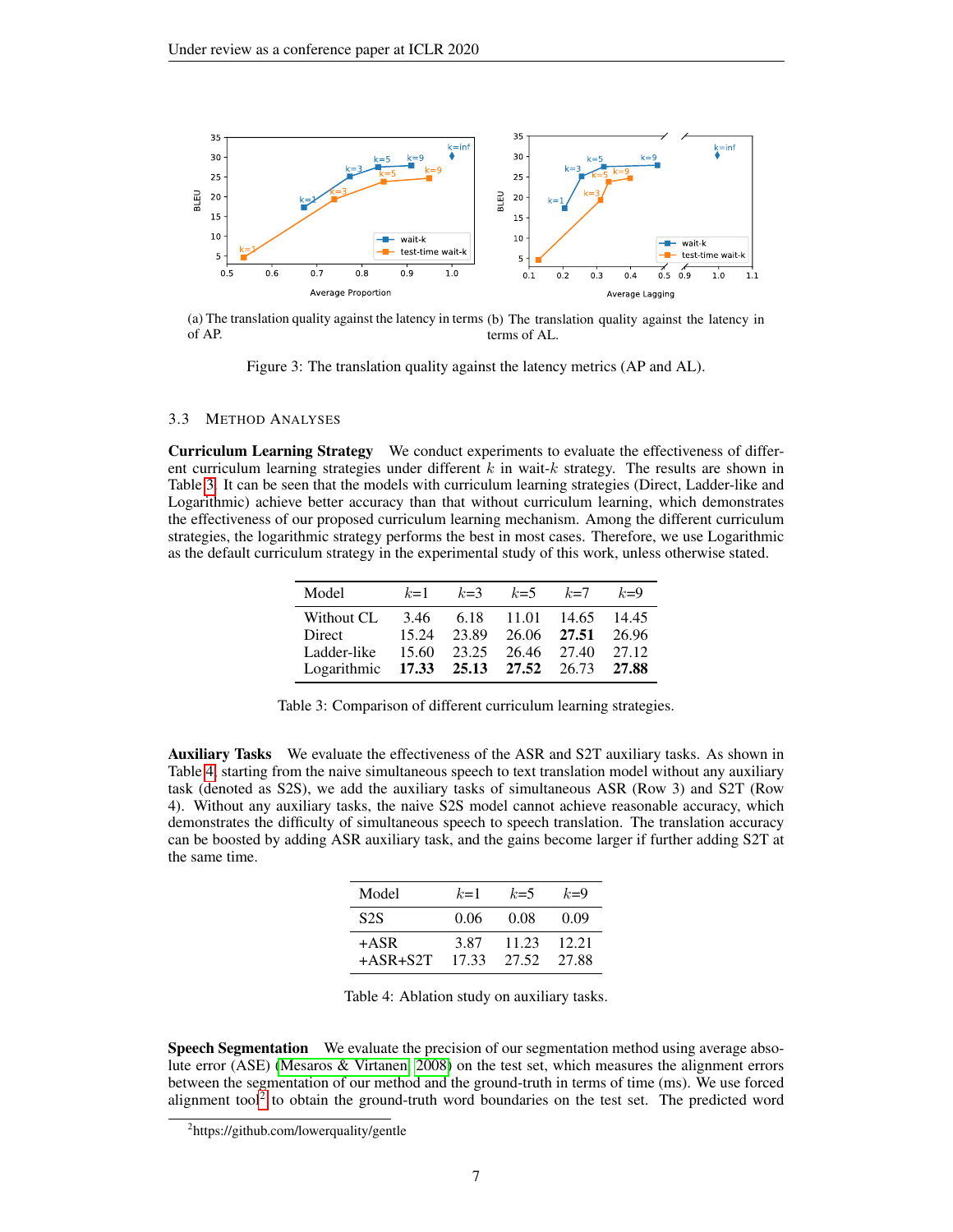boundary by our segmentation method is matched to the nearest ground-truth boundary to calculate the ASE. Considering the number of predicted word boundaries by our method is usually fewer than the ground-truth boundaries, due to that our method prefers not to segment two words that with no silence frame in between, we further count the metric of missing rate, which denotes the ratio of the number of boundaries that are not detected by our method. Our segmentation method achieve 110ms ASE and 23.4% missing rate, which demonstrates the effectiveness of our segmentation method. A high missing rate means a speech segment will cover more words, which influences the delay of simultaneous translation. However, we can adjust  $k$  in wait- $k$  strategy to compensate the delay.

# 4 RELATED WORK

In this section, we introduce the related works for simultaneous speech to speech translation, including full-sentence speech translation, simultaneous translation and curriculum learning.

Full-sentence Speech Translation Speech translation has been a hot research topic in the field of artificial intelligence [\(Lavie et al., 1997;](#page-8-10) [Nakamura et al., 2006;](#page-9-12) [Hori et al., 2009;](#page-8-11) [Wahlster, 2013;](#page-10-5) [Weiss et al., 2017;](#page-10-6) [Bansal et al., 2018;](#page-8-12) [Sperber et al., 2019;](#page-10-7) [Zhang et al., 2019;](#page-10-0) [Jia et al., 2019\)](#page-8-3). Early works on speech to speech translation rely on a three-stage method by cascading ASR, NMT and TTS models [\(Lavie et al., 1997;](#page-8-10) [Nakamura et al., 2006;](#page-9-12) [Hori et al., 2009;](#page-8-11) [Wahlster, 2013\)](#page-10-5) or focus on end-to-end speech to text translation [\(Weiss et al., 2017;](#page-10-6) [Bansal et al., 2018;](#page-8-12) [Liu et al., 2019;](#page-9-13) [Zhang et al., 2019\)](#page-10-0). Recently, [Jia et al.](#page-8-3) [\(2019\)](#page-8-3) propose a fully end-to-end speech translation model that translate from source speech into target speech directly. However, previous works on speech to speech translation, with either cascaded models or end-to-end models, focus on full-sentence translation, which introduced too much delay when used in spoken lectures or conversations. In this work, we study end-to-end speech to speech translation in the simultaneous scenario to reduce the delay in translation without loss much of translation accuracy.

Simultaneous Translation Simultaneous translation [\(Berard et al., 2016;](#page-8-13) [Weiss et al., 2017;](#page-10-6) [Liu](#page-9-13) ´ [et al., 2019\)](#page-9-13) is widely considered as one of the challenging tasks for spoken language transla-tion Fügen et al. [\(2007\)](#page-8-0); [Oda et al.](#page-9-0) [\(2014\)](#page-9-0); [Dalvi et al.](#page-8-14) [\(2018\)](#page-8-14). Previous works on simultaneous speech to speech translation leverage a three-stage cascaded models: simultaneous ASR, NMT and TTS, and most research works focus on simultaneous NMT [\(Gu et al., 2016;](#page-8-2) [Ma et al., 2018;](#page-9-4) [Zheng](#page-10-8) [et al., 2019\)](#page-10-8). Most works on simultaneous NMT leverage a schedule to balance the translation delay against translation quality by deciding whether to read source tokens (see more source words) or write target tokens (translate into target words). [Ma et al.](#page-9-4) [\(2018\)](#page-9-4) introduced a very simple but effective wait- $k$  strategy. In this paper, we also leverage wait- $k$  strategy for simultaneous translation, but with adaptation into speech sequence. Different from the previous works that leverage threestage cascaded models, we tackle it in an end-to-end way, which has the potential to eliminate error propagation and reduce translation delay in cascaded models.

Curriculum Learning Humans usually learn better when the curriculums are organized from easy to hard. Inspired by that, [Bengio et al.](#page-8-5) [\(2009\)](#page-8-5) proposed curriculum learning, a machine learning training strategy that feeds training instances to the model from easy to hard. Most of the works on curriculum learning focus on the determining the orders of data [\(Lee & Grauman, 2011;](#page-9-14) [Sachan](#page-9-15) [& Xing, 2016\)](#page-9-15) or task [\(Pentina et al., 2015;](#page-9-16) [Sarafianos et al., 2017\)](#page-9-17). In our setting, we design curriculums for neither data samples nor tasks, but the training mechanisms by adjusting different  $k$ in the wait- $k$  strategy.

### 5 CONCLUSION

In this work, we have proposed SimulS2S, an end-to-end simultaneous speech to speech translation system, which consists of a speech encoder, a speech decoder both with a speech segmenter and wait-k strategy. We further introduce a curriculum mechanism, two auxiliary tasks and knowledge distillation to boost the accuracy of SimulS2S. Experiments on Fisher Spanish to English corpus demonstrate that SimulS2S achieves low translation delay and reasonable translation quality compared with the full-sentence end-to-end speech to speech translation (without simultaneous transla-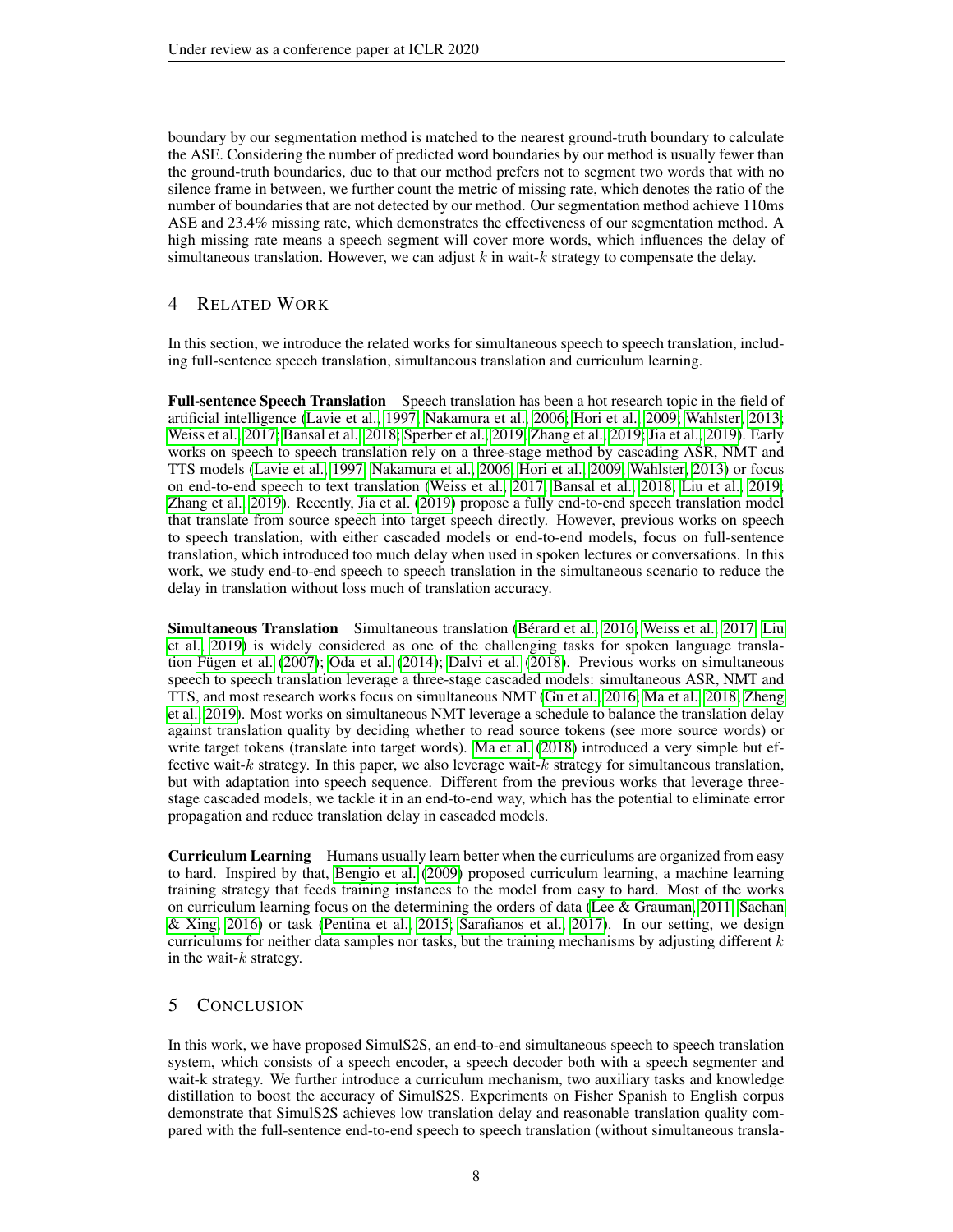tion). As a proof of concept, our work shows that there is big potential for future research, considering the difficulty of the end-to-end simultaneous translation itself.

For future work, we will further improve the accuracy of simultaneous speech translation to approximate the accuracy of cascaded method and full-sentence translation.

# **REFERENCES**

- <span id="page-8-1"></span>Srinivas Bangalore, Vivek Kumar Rangarajan Sridhar, Prakash Kolan, Ladan Golipour, and Aura Jimenez. Real-time incremental speech-to-speech translation of dialogs. In *Proceedings of the 2012 Conference of the North American Chapter of the Association for Computational Linguistics: Human Language Technologies*, pp. 437–445. Association for Computational Linguistics, 2012.
- <span id="page-8-12"></span>Sameer Bansal, Herman Kamper, Karen Livescu, Adam Lopez, and Sharon Goldwater. Lowresource speech-to-text translation. *arXiv preprint arXiv:1803.09164*, 2018.
- <span id="page-8-5"></span>Yoshua Bengio, Jérôme Louradour, Ronan Collobert, and Jason Weston. Curriculum learning. In *Proceedings of the 26th annual international conference on machine learning*, pp. 41–48. ACM, 2009.
- <span id="page-8-13"></span>Alexandre Berard, Olivier Pietquin, Christophe Servan, and Laurent Besacier. Listen and translate: ´ A proof of concept for end-to-end speech-to-text translation. *arXiv preprint arXiv:1612.01744*, 2016.
- <span id="page-8-7"></span>Kyunghyun Cho and Masha Esipova. Can neural machine translation do simultaneous translation? *arXiv preprint arXiv:1606.02012*, 2016.
- <span id="page-8-14"></span>Fahim Dalvi, Nadir Durrani, Hassan Sajjad, and Stephan Vogel. Incremental decoding and training methods for simultaneous translation in neural machine translation. *arXiv preprint arXiv:1806.03661*, 2018.
- <span id="page-8-0"></span>Christian Fügen, Alex Waibel, and Muntsin Kolss. Simultaneous translation of lectures and speeches. *Machine translation*, 21(4):209–252, 2007.
- <span id="page-8-8"></span>Jonas Gehring, Michael Auli, David Grangier, Denis Yarats, and Yann N Dauphin. Convolutional sequence to sequence learning. In *ICML*, pp. 1243–1252. JMLR. org, 2017.
- <span id="page-8-2"></span>Jiatao Gu, Graham Neubig, Kyunghyun Cho, and Victor OK Li. Learning to translate in real-time with neural machine translation. *arXiv preprint arXiv:1610.00388*, 2016.
- <span id="page-8-11"></span>Chiori Hori, Sakriani Sakti, Michael Paul, Noriyuki Kimura, Yutaka Ashikari, Ryosuke Isotani, Eiichiro Sumita, and Satoshi Nakamura. Network-based speech-to-speech translation. In *nnnn*, 2009.
- <span id="page-8-4"></span>Yannick Jadoul, Bill Thompson, and Bart De Boer. Introducing parselmouth: A python interface to praat. *Journal of Phonetics*, 71:1–15, 2018.
- <span id="page-8-3"></span>Ye Jia, Ron J Weiss, Fadi Biadsy, Wolfgang Macherey, Melvin Johnson, Zhifeng Chen, and Yonghui Wu. Direct speech-to-speech translation with a sequence-to-sequence model. *arXiv preprint arXiv:1904.06037*, 2019.
- <span id="page-8-6"></span>Yoon Kim and Alexander M Rush. Sequence-level knowledge distillation. *arXiv preprint arXiv:1606.07947*, 2016.
- <span id="page-8-9"></span>Diederik Kingma and Jimmy Ba. Adam: A method for stochastic optimization. *arXiv preprint arXiv:1412.6980*, 2014.
- <span id="page-8-10"></span>Alon Lavie, Alex Waibel, Lori Levin, Michael Finke, Donna Gates, Marsal Gavalda, Torsten Zeppenfeld, and Puming Zhan. Janus-iii: Speech-to-speech translation in multiple languages. In *1997 IEEE International Conference on Acoustics, Speech, and Signal Processing*, volume 1, pp. 99–102. IEEE, 1997.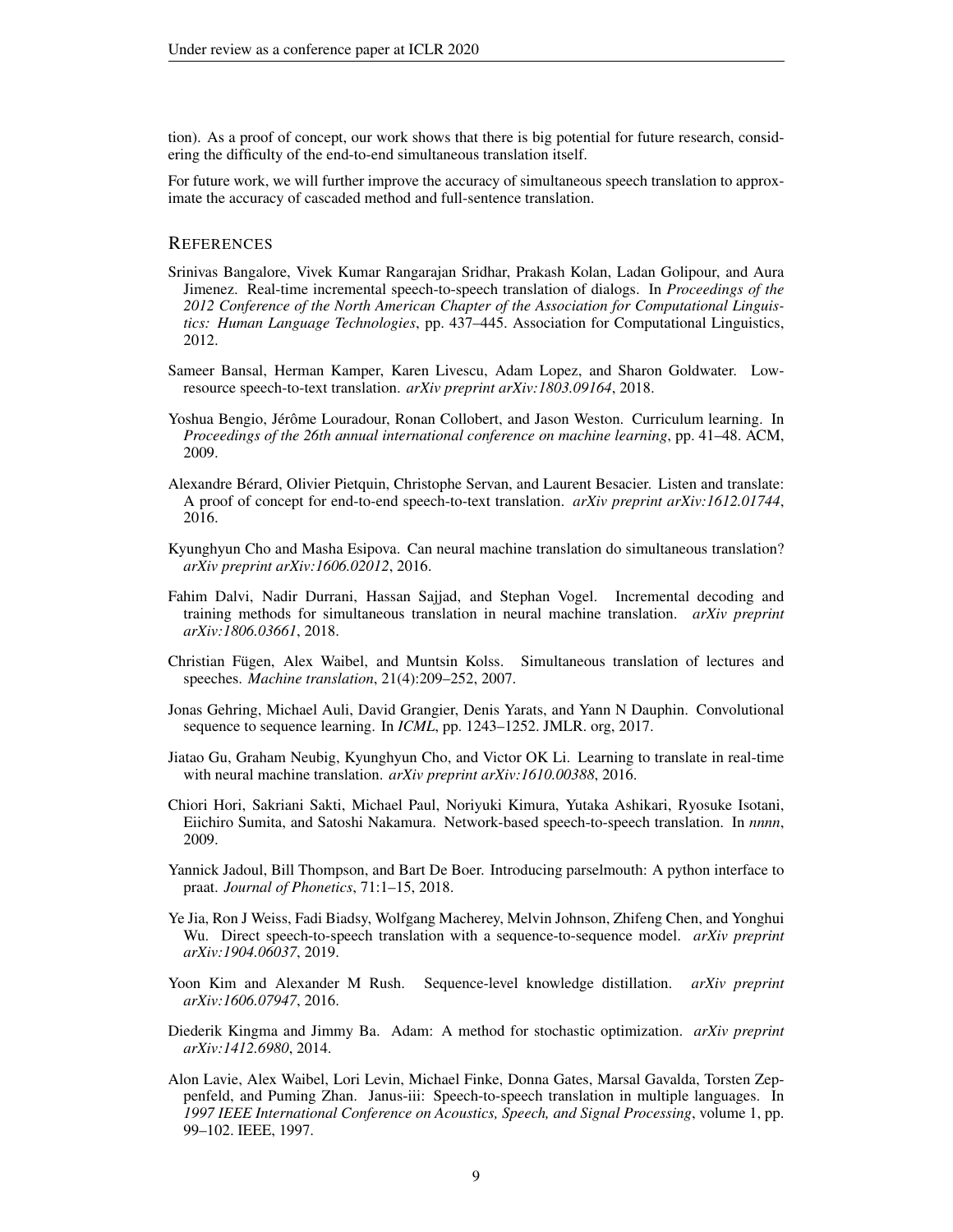- <span id="page-9-14"></span>Yong Jae Lee and Kristen Grauman. Learning the easy things first: Self-paced visual category discovery. In *CVPR 2011*, pp. 1721–1728. IEEE, 2011.
- <span id="page-9-5"></span>Naihan Li, Shujie Liu, Yanqing Liu, Sheng Zhao, Ming Liu, and M Zhou. Neural speech synthesis with transformer network. AAAI, 2019.
- <span id="page-9-13"></span>Yuchen Liu, Hao Xiong, Zhongjun He, Jiajun Zhang, Hua Wu, Haifeng Wang, and Chengqing Zong. End-to-end speech translation with knowledge distillation. *arXiv preprint arXiv:1904.08075*, 2019.
- <span id="page-9-4"></span>Mingbo Ma, Liang Huang, Hao Xiong, Kaibo Liu, Chuanqiang Zhang, Zhongjun He, Hairong Liu, Xing Li, and Haifeng Wang. Stacl: Simultaneous translation with integrated anticipation and controllable latency. *arXiv preprint arXiv:1810.08398*, 2018.
- <span id="page-9-11"></span>Annamaria Mesaros and Tuomas Virtanen. Automatic alignment of music audio and lyrics. In *Proceedings of the 11th Int. Conference on Digital Audio Effects (DAFx-08)*, 2008.
- <span id="page-9-2"></span>Takashi Mieno, Graham Neubig, Sakriani Sakti, Tomoki Toda, and Satoshi Nakamura. Speed or accuracy? a study in evaluation of simultaneous speech translation. In *Sixteenth Annual Conference of the ISCA*, 2015.
- <span id="page-9-10"></span>Abdelrahman Mohamed, Dmytro Okhonko, and Luke Zettlemoyer. Transformers with convolutional context for asr. *arXiv preprint arXiv:1904.11660*, 2019.
- <span id="page-9-12"></span>Satoshi Nakamura, Konstantin Markov, Hiromi Nakaiwa, Gen-ichiro Kikui, Hisashi Kawai, Takatoshi Jitsuhiro, J-S Zhang, Hirofumi Yamamoto, Eiichiro Sumita, and Seiichi Yamamoto. The atr multilingual speech-to-speech translation system. *IEEE Transactions on Audio, Speech, and Language Processing*, 14(2):365–376, 2006.
- <span id="page-9-0"></span>Yusuke Oda, Graham Neubig, Sakriani Sakti, Tomoki Toda, and Satoshi Nakamura. Optimizing segmentation strategies for simultaneous speech translation. In *ACL*, pp. 551–556, 2014.
- <span id="page-9-9"></span>Kishore Papineni, Salim Roukos, Todd Ward, and Wei-Jing Zhu. Bleu: a method for automatic evaluation of machine translation. In *ACL*, pp. 311–318, 2002a. URL [http://www.aclweb.](http://www.aclweb.org/anthology/P02-1040.pdf) [org/anthology/P02-1040.pdf](http://www.aclweb.org/anthology/P02-1040.pdf).
- <span id="page-9-7"></span>Kishore Papineni, Salim Roukos, Todd Ward, and Wei-Jing Zhu. Bleu: a method for automatic evaluation of machine translation. In *Proceedings of the 40th annual meeting on association for computational linguistics*, pp. 311–318. Association for Computational Linguistics, 2002b.
- <span id="page-9-16"></span>Anastasia Pentina, Viktoriia Sharmanska, and Christoph H Lampert. Curriculum learning of multiple tasks. In *Proceedings of the IEEE Conference on Computer Vision and Pattern Recognition*, pp. 5492–5500, 2015.
- <span id="page-9-8"></span>Matt Post, Gaurav Kumar, Adam Lopez, Damianos Karakos, Chris Callison-Burch, and Sanjeev Khudanpur. Improved speech-to-text translation with the fisher and callhome spanish–english speech translation corpus. In *Proc. IWSLT*, 2013.
- <span id="page-9-3"></span>Kanishka Rao, Hasim Sak, and Rohit Prabhavalkar. Exploring architectures, data and units for streaming end-to-end speech recognition with rnn-transducer. In *ASRU*, pp. 193–199. IEEE, 2017.
- <span id="page-9-6"></span>Yi Ren, Yangjun Ruan, Xu Tan, Tao Qin, Sheng Zhao, Zhou Zhao, and Tie-Yan Liu. Fastspeech: Fast, robust and controllable text to speech. *arXiv preprint arXiv:1905.09263*, 2019.
- <span id="page-9-15"></span>Mrinmaya Sachan and Eric Xing. Easy questions first? a case study on curriculum learning for question answering. In *Proceedings of the 54th Annual Meeting of the Association for Computational Linguistics (Volume 1: Long Papers)*, volume 1, pp. 453–463, 2016.
- <span id="page-9-17"></span>Nikolaos Sarafianos, Theodore Giannakopoulos, Christophoros Nikou, and Ioannis A Kakadiaris. Curriculum learning for multi-task classification of visual attributes. In *Proceedings of the IEEE International Conference on Computer Vision*, pp. 2608–2615, 2017.

<span id="page-9-1"></span>Anoop Sarkar. The challenge of simultaneous speech translation. In *PACLIC*, 2016.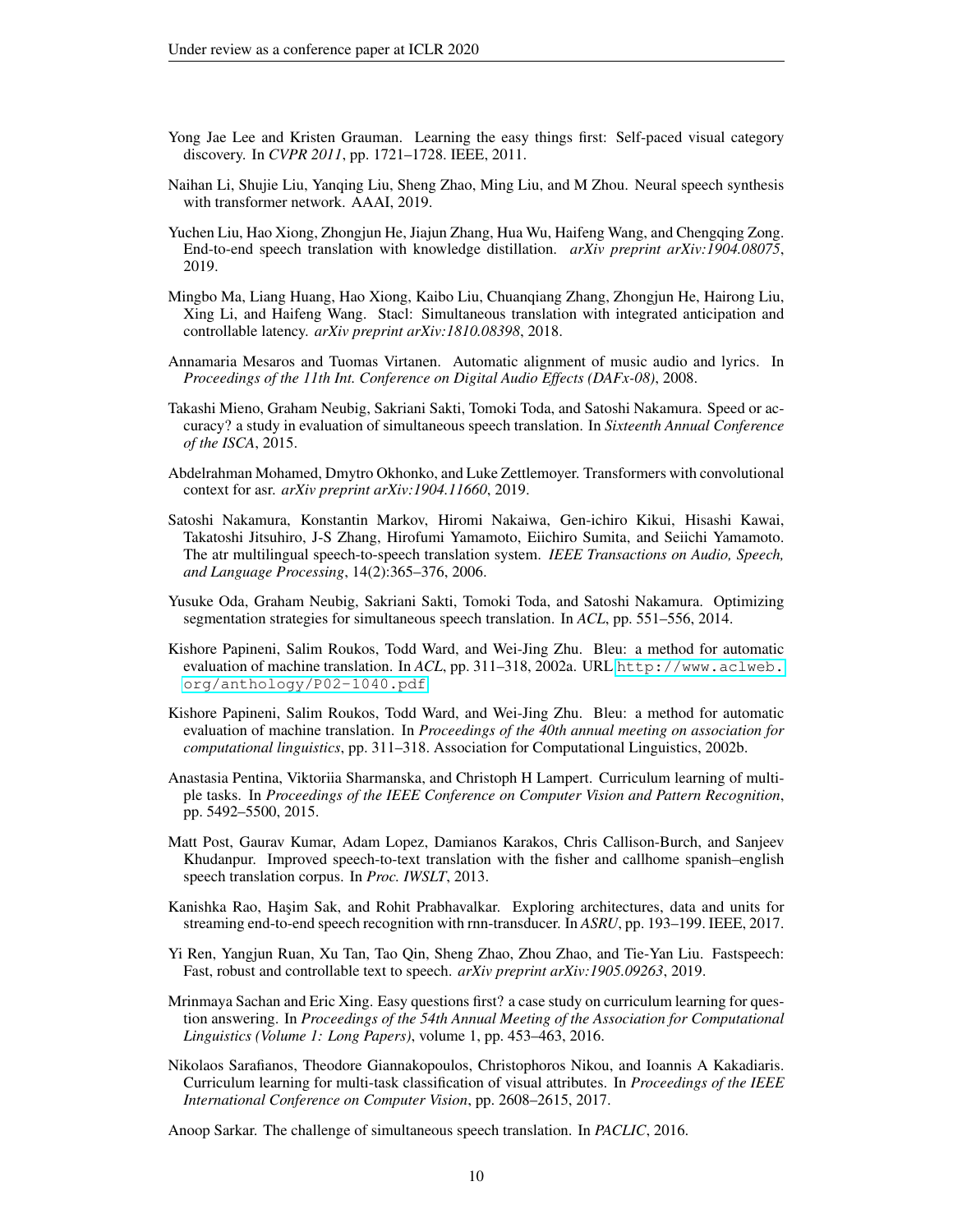- <span id="page-10-3"></span>Jonathan Shen, Ruoming Pang, Ron J Weiss, Mike Schuster, Navdeep Jaitly, Zongheng Yang, Zhifeng Chen, Yu Zhang, Yuxuan Wang, Rj Skerrv-Ryan, et al. Natural tts synthesis by conditioning wavenet on mel spectrogram predictions. In *ICASSP*, pp. 4779–4783. IEEE, 2018.
- <span id="page-10-7"></span>Matthias Sperber, Graham Neubig, Jan Niehues, and Alex Waibel. Attention-passing models for robust and data-efficient end-to-end speech translation. *TACL*, 7:313–325, 2019.
- <span id="page-10-2"></span>Xu Tan, Yi Ren, Di He, Tao Qin, Zhou Zhao, and Tie-Yan Liu. Multilingual neural machine translation with knowledge distillation. *arXiv preprint arXiv:1902.10461*, 2019.
- <span id="page-10-4"></span>Ashish Vaswani, Noam Shazeer, Niki Parmar, Jakob Uszkoreit, Llion Jones, Aidan N. Gomez, Lukasz Kaiser, and Illia Polosukhin. Attention is all you need. In *NIPS 2017*, pp. 6000–6010, 2017a.
- <span id="page-10-1"></span>Ashish Vaswani, Noam Shazeer, Niki Parmar, Jakob Uszkoreit, Llion Jones, Aidan N Gomez, Łukasz Kaiser, and Illia Polosukhin. Attention is all you need. In *NIPS*, pp. 5998–6008, 2017b.
- <span id="page-10-5"></span>Wolfgang Wahlster. *Verbmobil: foundations of speech-to-speech translation*. Springer Science & Business Media, 2013.
- <span id="page-10-6"></span>Ron J Weiss, Jan Chorowski, Navdeep Jaitly, Yonghui Wu, and Zhifeng Chen. Sequence-tosequence models can directly translate foreign speech. *arXiv preprint arXiv:1703.08581*, 2017.
- <span id="page-10-0"></span>Pei Zhang, Boxing Chen, Niyu Ge, and Kai Fan. Lattice transformer for speech translation. *arXiv preprint arXiv:1906.05551*, 2019.
- <span id="page-10-8"></span>Baigong Zheng, Renjie Zheng, Mingbo Ma, and Liang Huang. Simultaneous translation with flexible policy via restricted imitation learning. *arXiv preprint arXiv:1906.01135*, 2019.